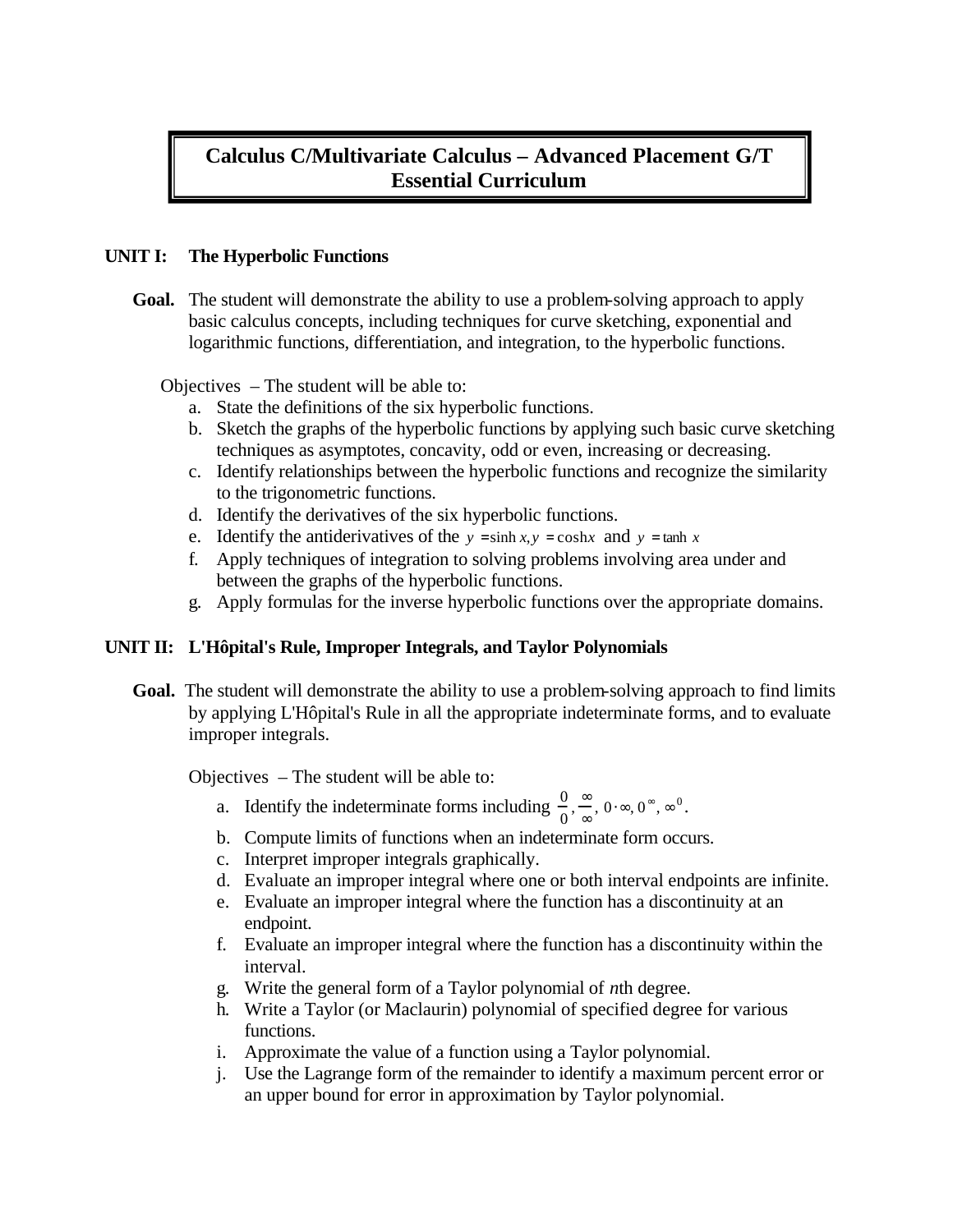## **UNIT III: Sequences and Series**

**Goal.** The student will demonstrate the ability to use a problem-solving approach to apply tests for convergence and divergence of sequences and series, find the sums of convergent infinite series, and use proper sigma notation.

Objectives – The student will be able to:

- a. State the definition of sequence as a function.
- b. Use formulas to identify terms of a sequence.
- c. State the definition of a limit of a sequence.
- d. Use appropriate theorems to prove that a sequence is convergent or divergent.
- e. Identify monotonic sequences.
- f. State the definition of infinite series and use sigma notation to represent a series.
- g. State and apply the definition of convergence of a series in terms of the sequence of partial sums.
- h. Define and identify geometric series, and state conditions for convergence and divergence.
- i. Compute the sum of a convergent geometric series.
- j. Prove that a series converges or diverges using appropriate theorems. (e.g. *n*th term test, comparison and limit comparison test, integral test, p-series test, alternating series test, ratio test, root test.)

#### **UNIT IV: Power Series and Taylor's Theorem**

**Goal.** The student will demonstrate the ability to use a problem-solving approach to prove convergence or divergence of a power series and use power series, including Taylor series, to represent functions.

- a. Define a power series and represent a power series symbolically.
- b. Determine the radius and interval of convergence for a power series.
- c. Differentiate and integrate a power series.
- d. Identify and apply power series for the function  $f(x) = e^x$  and related functions.
- e. Identify and apply power series for the function  $f(x) = \frac{1}{x}$  $\frac{1}{1-x}$  and related functions.
- f. Identify and apply power series for the functions  $f(x) = \sin x, f(x) = \cos x, f(x) = \sinh x$ , and  $f(x) = \cosh x$  and related functions.
- g. State the definition of a Taylor series.
- h. Use Taylor series to obtain power series representations for various functions.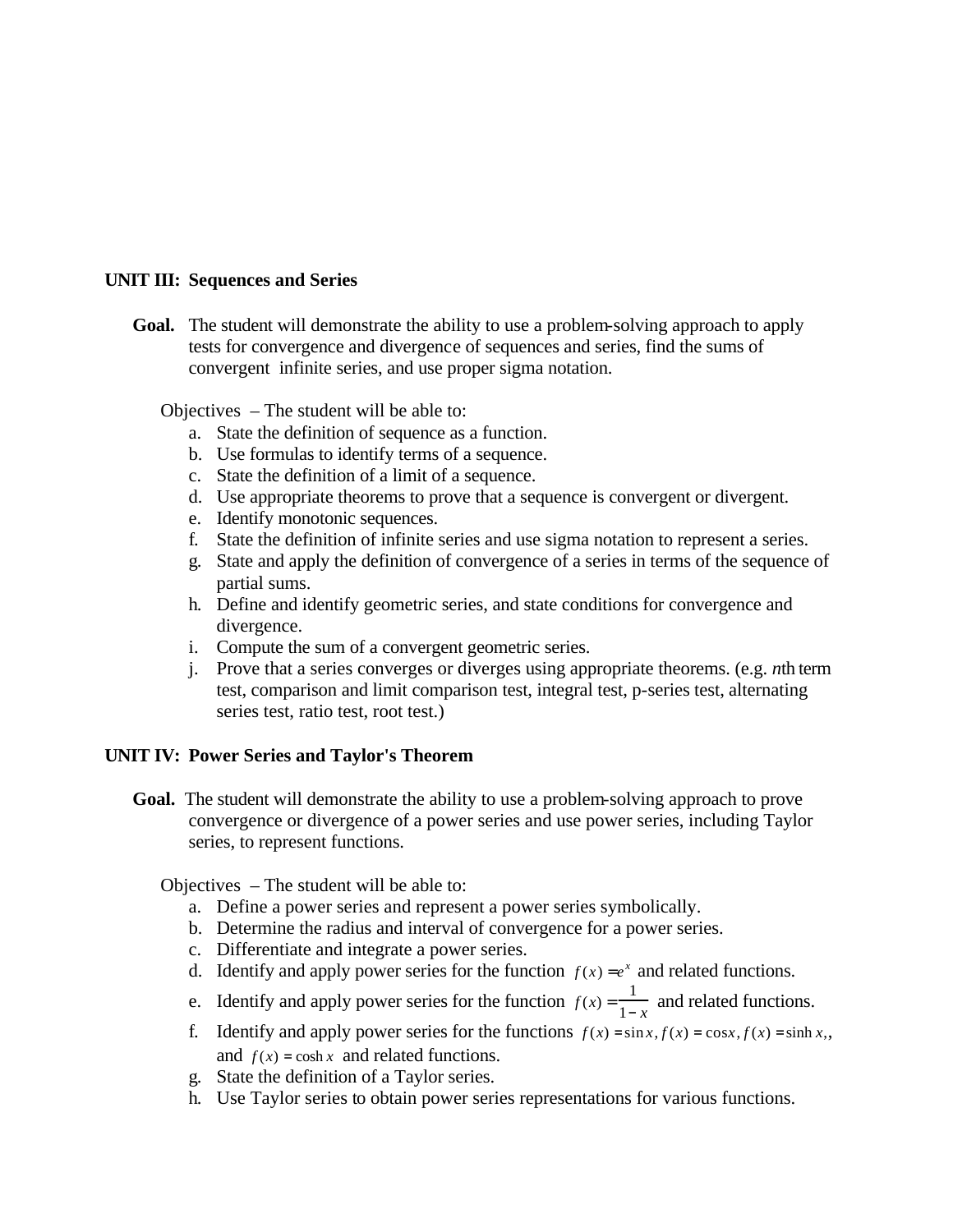- i. Use Taylor series to approximate values of functions to a given degree of accuracy.
- j. State and apply the binomial theorem.

# **UNIT V: Parametric Equations and Polar Coordinate System**

**Goal.** The student will demonstrate the ability to use a problem-solving approach to define and analyze functions defined parametrically and in the polar coordinate system.

Objectives – The student will be able to:

- a. Find coordinates of points on a parametrically defined function and graph the function.
- b. Convert from parametric to rectangular coordinates and vice versa.
- c. Apply parametric equations to analyze the cycloid graph.
- d. Determine first and second derivatives of parametrically defined functions.
- e. State the formula for length of curve and compute the length of curve for parametrically defined functions.
- f. State the formula for area under a curve whose equations are given parametrically and compute the area under such a curve.
- g. Convert polar coordinates and equations into Cartesian form and vice versa.
- h. Sketch common polar graphs.
- i. Test for symmetry with respect to the polar axis, the line  $q = \frac{\pi}{2}$  $\frac{\pi}{2}$ , and the pole.
- j. Interpret geometrically, compute, and apply  $\frac{dy}{dq}$ ,  $\frac{dy}{d}$  $d\mathbf{q}$ , and  $d\mathbf{r}_{d\mathbf{q}}'$ .
- k. Convert polar equations to parametric form and apply to finding  $\frac{dy}{dx}$ .
- l. State and apply the formula for arc length for a curve given by a polar equation.
- m. State and apply the formula for area inside a curve given by a polar equation.

## **UNIT VI: Vectors**

**Goal.** The student will demonstrate the ability to use a problem-solving approach to apply operations on vectors in two and three dimensions and use vectors to analyze planes, cylinders, and quadric surfaces.

- a. Perform basic operations on vectors, both geometrically and numerically.
- b. Interpret points in a three-dimensional rectangular coordinate system.
- c. Compute a unit vector in the direction of a given vector.
- d. Express a vector as a linear combination of two other vectors.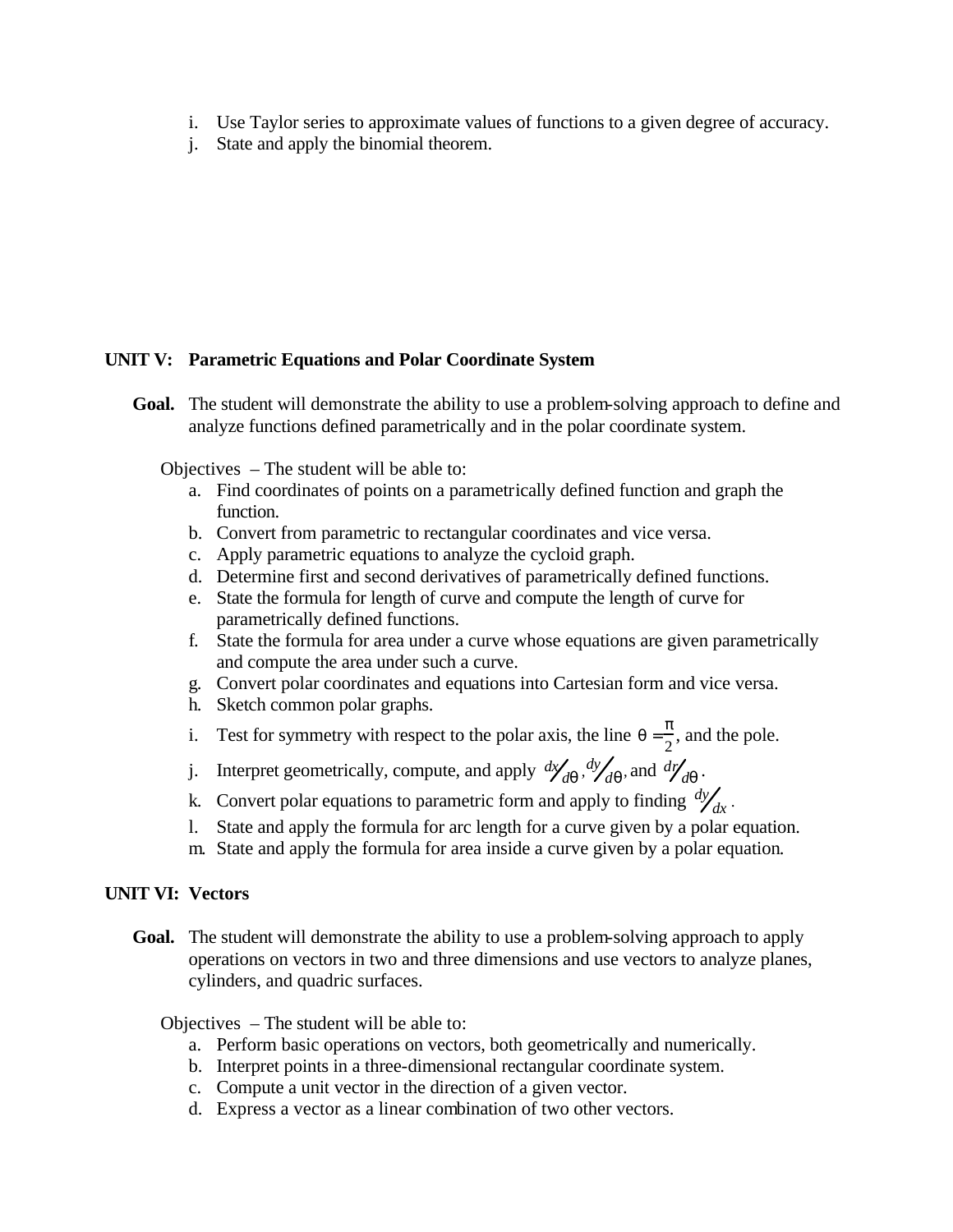- e. Find length and midpoint of a line segment (or vector) in three dimensions.
- f. Write the equation of a sphere.
- g. Compute the dot product of two vectors.
- h. Compute the angle between two vectors.
- i. Determine whether two vectors are orthogonal.
- j. Determine and apply the vector projection of one vector along another.
- k. Compute the cross product of a vector in three dimensions and interpret geometrically.
- l. Determine equations of lines in three dimensions in parametric and symmetric form.
- m. Determine the equation of a plane in a three-dimensional coordinate system and sketch the plane.
- n. Compute the distance between a point and a plane.
- o. Identify and sketch the graphs of cylinders and basic types of quadric surfaces.
- p. Recognize surfaces of revolution and their equations.
- q. Locate points in cylindrical and spherical coordinate systems.
- r. Convert coordinates and equations between cylindrical, spherical, and rectangular coordinate systems.

#### **UNIT VII:Vector-Valued Functions**

Goal. The student will demonstrate the ability to use a problem-solving approach to analyze vector-valued functions and use them in applications involving projectile motion and space curves.

Objectives – The student will be able to:

- a. Sketch the graph of a vector-valued function in two dimensions.
- b. Determine the Cartesian equation for a two-dimensional vector-valued function.
- c. Recognize a three-dimensional vector-valued function as determining a curve in space that can be sketched as the intersection of two or more surfaces.
- d. Differentiate and integrate vector-valued functions.
- e. Apply vector-valued functions to solve problems involving velocity, acceleration, and projectile motion.
- f. Define and compute the unit tangent and unit normal for a given vector.
- g. Define and compute tangential and normal components of acceleration.
- h. Define and compute arc length for a vector-valued function.
- i. Define and compute curvature for a vector-valued function and for a function in Cartesian form.

#### **UNIT VIII: Functions of Several Variables**

**Goal.** The student will demonstrate the ability to use a problem-solving approach to interpret and analyze functions of two variables both graphically and algebraically, including using partial derivatives, directional derivatives, and gradients. The student will prepare for the Calculus BC level Advanced Placement Examination by reviewing previously taught material.